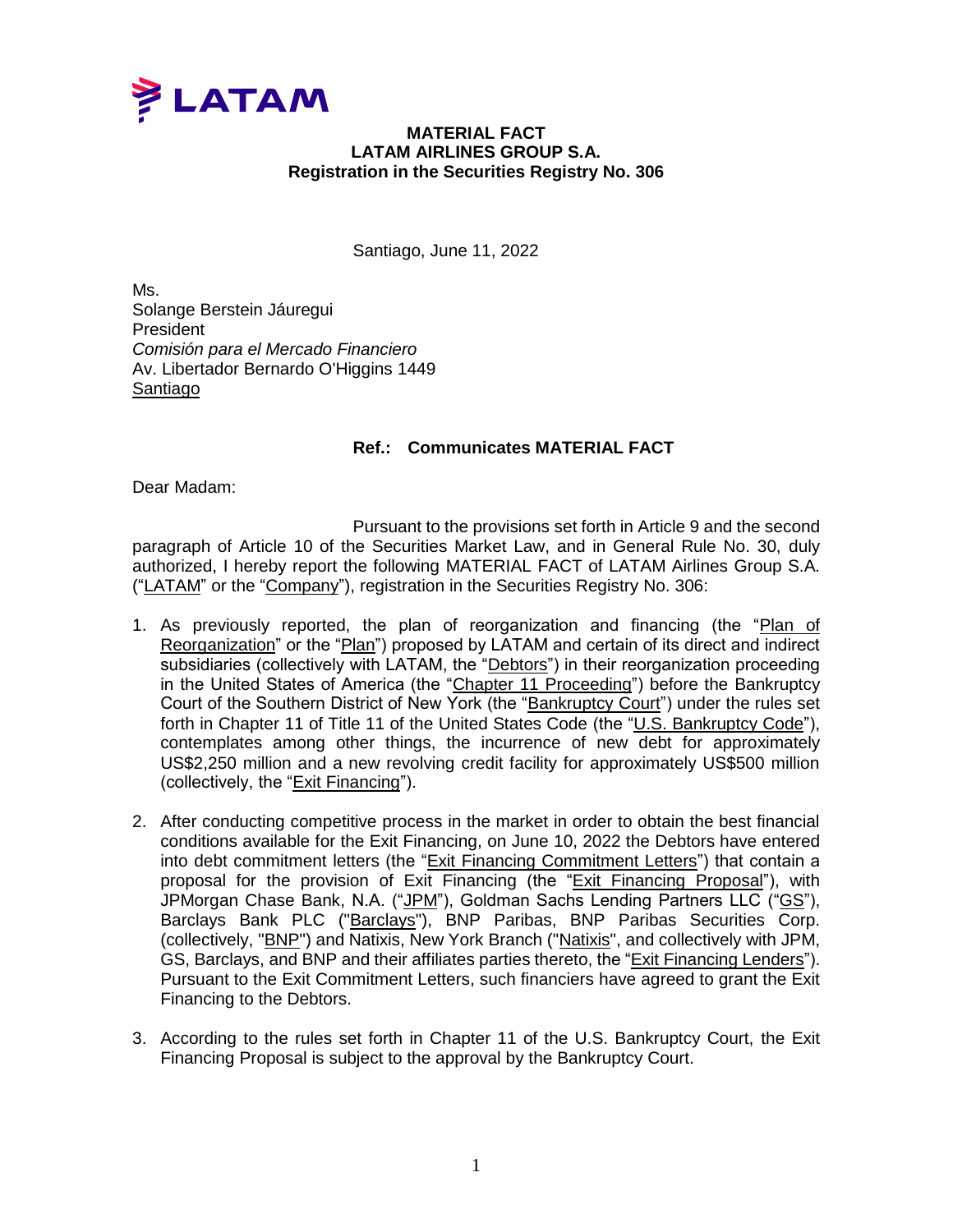

- 4. The Exit Financing Proposal has been structured as a combination of (i) a US\$500,000,000 Exit Revolving Facility (the "Revolving Facility Proposal"); (ii) a US\$750,000,000 Exit Term Loan B Facility (the "Term Loan B Facility Proposal"); (iii) a U\$750,000,000 Exit Bridge to 5Y Notes Facility (the "Bridge to 5Y Notes Facility Proposal"); and (iv) a US\$750,00,000 Exit Bridge to 7Y Notes Facility (the "Bridge to 7Y Notes Facility Proposal", and collectively with the Revolving Facility Proposal, the Term Loan B Facility Proposal and the Bridge to 5Y Notes Facility Proposal, the "Exit Facilities"); provided, however, that the principal amounts of each Exit Facility (other than the Revolving Facility Proposal) may be increased so long as any such increase is offset by a corresponding decrease in other Exit Facilities.
- 5. The Exit Financing Proposal also contemplates up to US\$1,172,882,484 in financing to be provided in the form of a junior debtor-in-possession facility (the "Junior DIP Financing") during the pendency of the Chapter 11 Proceeding (prior to the emergence thereto). In connection with the foregoing, after conducting competitive process in the market in order to obtain the best financial conditions available for the Junior DIP Financing, on June 10, 2022 the Debtors have entered into a debt commitment letter that contain a proposal for the provision of Junior DIP Financing (the "Junior DIP Commitment Letter", and together with the Exit Financing Commitment Letters, the "Commitment Letters"), with Delta Air Lines, Inc., Lozuy S.A., Costa Verde Aeronáutica S.A., QA Investments Limited, and the members of the ad hoc group of LATAM Parent claimholders represented by Evercore (collectively, the "Junior DIP Financing Lenders"). According to the rules set forth in Chapter 11 of the U.S. Bankruptcy Court, the Junior DIP Financing proposal is subject to the approval by the Bankruptcy Court.
- 6. The Exit Facilities have been structured as debtor-in possession facilities that will close during the pendency of the Chapter 11 Proceeding. Notwithstanding the foregoing, and unlike the existing amended and restated DIP financing (the "Existing DIP Financing"), the Exit Facilities have been structured to remain in place after the emergence of the Debtors from the Chapter 11 Proceeding, subject to the satisfaction of certain conditions which are customary in this type of transactions. Therefore, to the extent such conditions are met, at emergence (the "Conversion Date") the Exit Facilities will be automatically converted into a financing that will remain in effect after emergence. The foregoing does not apply with respect to the Junior DIP Financing which shall be fully repaid prior to emergence from the Chapter 11 Proceeding.
- 7. Upon the closing of the Exit Facilities and the Junior DIP Financing, the Existing DIP Financing will be fully repaid with the proceeds obtained therefrom.
- 8. Below is a description of certain key terms and conditions of the Exit Facilities and the Junior DIP Financing as contemplated in the Commitment Letters; provided, that the actual terms and conditions thereof will be determined based on market conditions available at the time of contracting which may potentially differ materially from the terms and conditions set forth below, subject in all cases, to certain limits set forth in the Commitment Letters:
	- a. Revolving Facility Proposal:
		- i. *Lenders*: Exit Financing Lenders.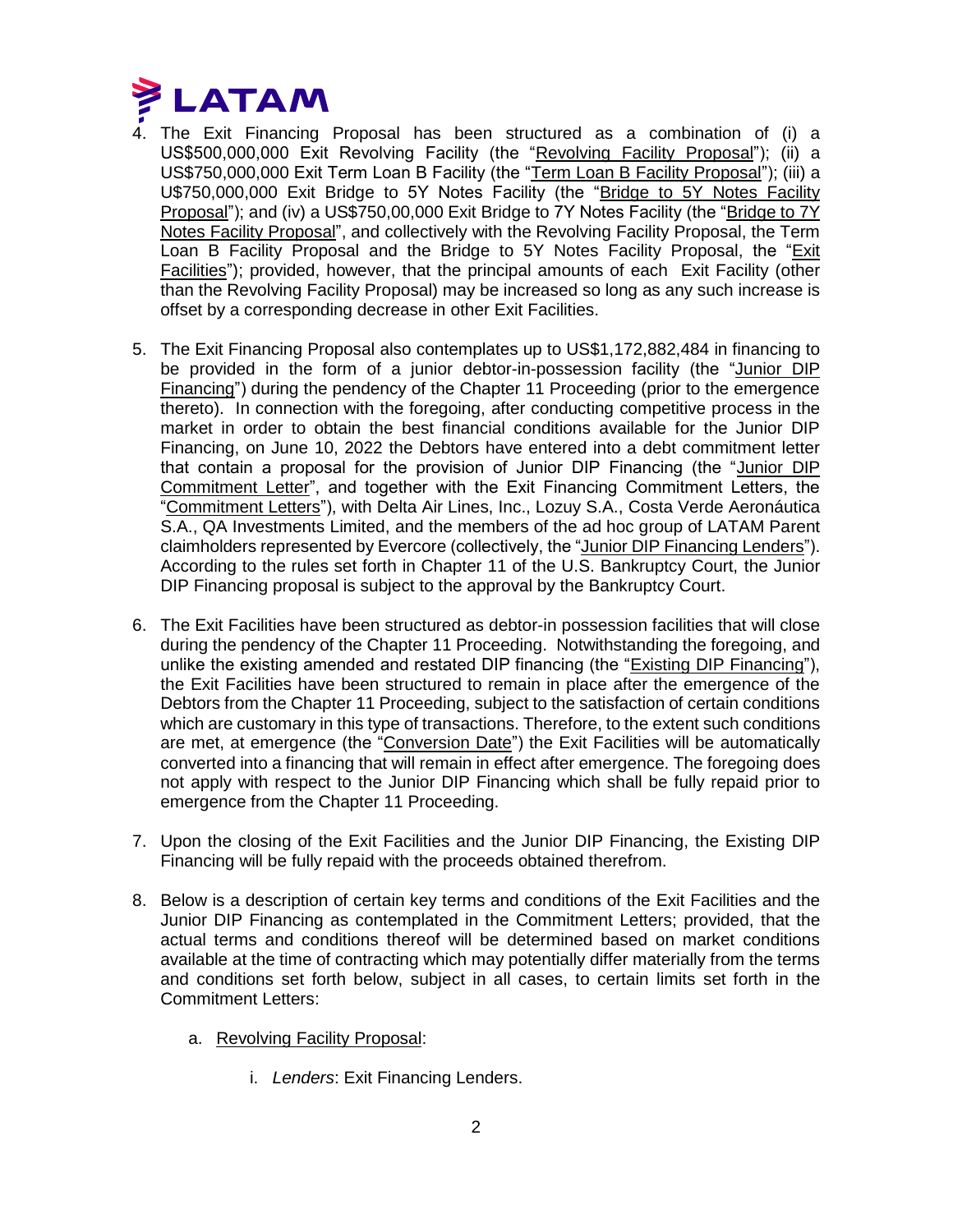

- ii. *Principal Amount*: US\$500,000,000.
- iii. *Scheduled Maturity Date*: The earlier of: (i) December 31, 2026; ii) four and a half years after closing; iii) four years after the Conversion Date. The Revolving Facility Proposal includes a mechanic to allow individual lenders thereunder to extend their financing commitments or loans, provided that any offer to extend the maturity date shall be offered to all lenders ratably.
- iv. *Interest*: At LATAM's election, either: (i) the alternate base rate ("ABR") plus an applicable margin of 3.00%; or (ii) Adjusted Term SOFR rate plus an applicable margin of 4.00%.

Notwithstanding the foregoing, the Revolving Facility Proposal contemplates that a portion of such facility of at least US\$50,000,000 shall be available in the form of swingline loans (i.e., loans that can be requested on a shorter notice). With respect to such swingline loans, interest shall in all cases accrue based upon the ABR.

- v. *Security Interests and Preference*:
	- 1. In essence to be secured with the same guaranties and collateral that secure the Existing DIP Financing, with certain variations.
	- 2. Prior to the Conversion Date, will have a super-priority administrative claim as provided in the U.S. Bankruptcy Code.

## b. Term Loan B Facility Proposal:

- i. *Lenders*: Exit Financing Lenders.
- ii. *Principal Amount*: US\$750,000,000.
- iii. *Scheduled Maturity Date*: Five years from the closing date; provided, however, that if the Conversion Date does not occur on or prior to December 1, 2023, the maturity date shall be December 1, 2023.
- iv. *Interest*: At LATAM's election, either: (i) ABR plus an applicable margin to be determined at time of allocation thereof; or (ii) Adjusted Term SOFR rate plus an applicable margin to be determined at time of allocation thereof.
- v. *Applicable Margin, OID and Upfront Fees***:** The applicable margin and original issue discount or upfront fees for the Term Loan B Facility are expected to be determined based on market conditions available at the time of the allocation thereof subject to certain limits set forth in the Exit Financing Commitment Letters relating to the Term Loan B Facility Proposal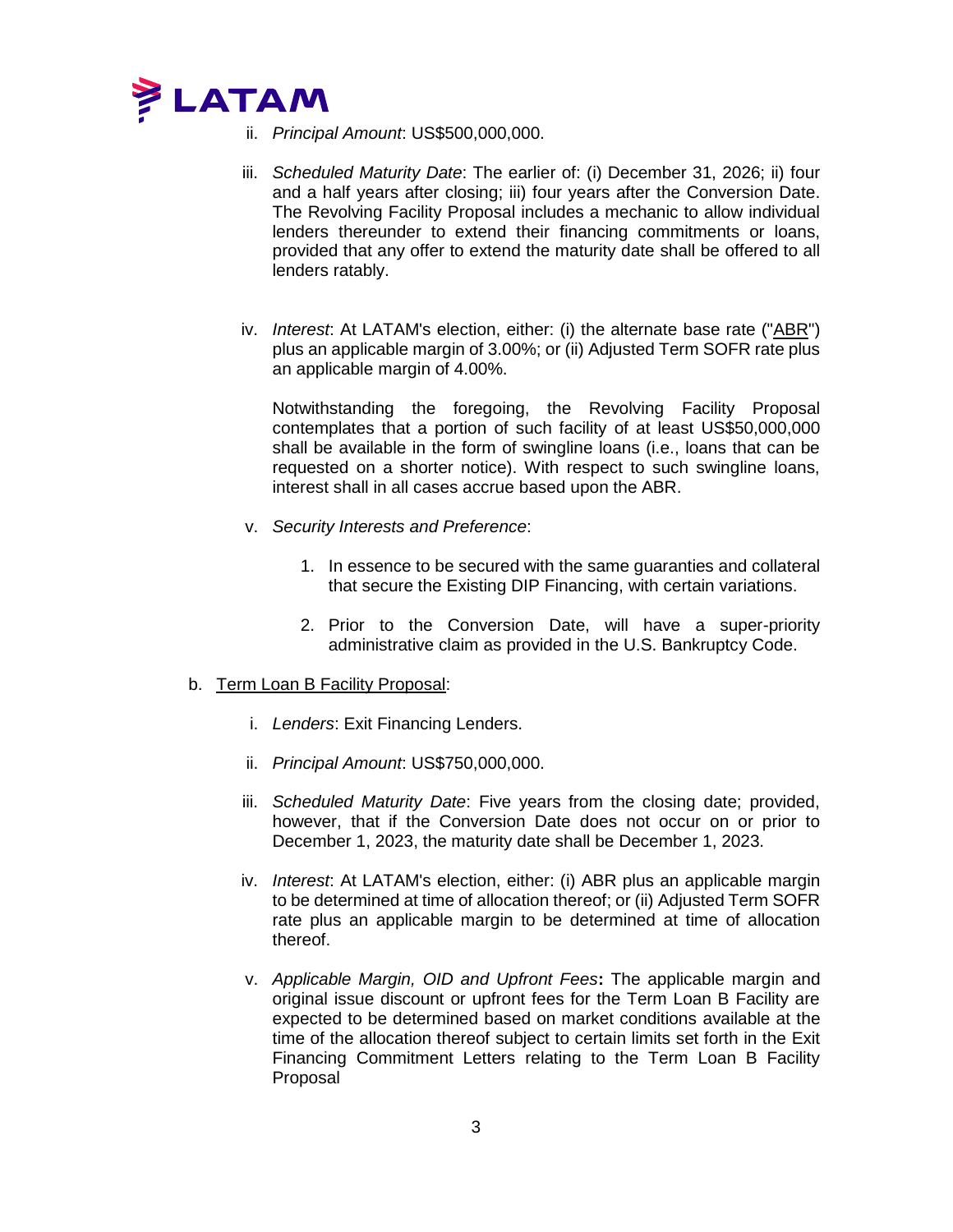

- vi. *Security Interests and Preference*: Same as Revolving Facility Proposal.
- c. Bridge to 5Y Notes Facility Proposal:
	- i. *Lenders*: Exit Financing Lenders.
	- ii. *Principal Amount*: US\$750,000,000.
	- iii. *Maturity Date*:
		- 1. *Scheduled Maturity Date*: One year from the closing date; provided, however, that if the Conversion Date does not occur on or prior to December 1, 2023, the maturity date shall be December 1, 2023.
		- 2. *Rollover*: Notwithstanding the foregoing, subject to certain conditions precedent, on the first anniversary from the closing date, any loans under the Bridge to 5Y Notes Facility Proposal that have not been previously repaid will be automatically converted into a senior secured term loan due on the date that is five years after the closing date; provided, however, that if the Conversion Date does not occur on or prior to December 1, 2023, this extended maturity date shall be December 1, 2023.
	- iv. *Interest Rate, OID and Upfront Fees*: The interest rate and original issue discount or upfront fees for the loans or notes issued in accordance with the Bridge to 5Y Notes Facility Proposal are expected to be determined based on market conditions available at the time of the allocation or pricing thereof, subject to certain limits set forth in the Exit Financing Commitment Letters relating to the Bridge to 5Y Notes Facility Proposal.
	- v. *Security Interests and Preference*: Same as Revolving Facility Proposal.
- d. Bridge to 7Y Notes Facility Proposal:
	- i. *Lenders*: Exit Financing Lenders.
	- ii. *Principal Amount*: US\$750,000,000.
	- iii. *Maturity Date*:
		- 1. *Scheduled Maturity Date*: One year from the closing date; provided, however, that if the Conversion Date does not occur on or prior to December 1, 2023, the maturity date shall be December 1, 2023.
		- 2. *Rollover*: Notwithstanding the foregoing, subject to certain conditions precedent, on the first anniversary from the closing date, any loans under the Bridge to 7Y Notes Facility Proposal that have not been previously repaid will be automatically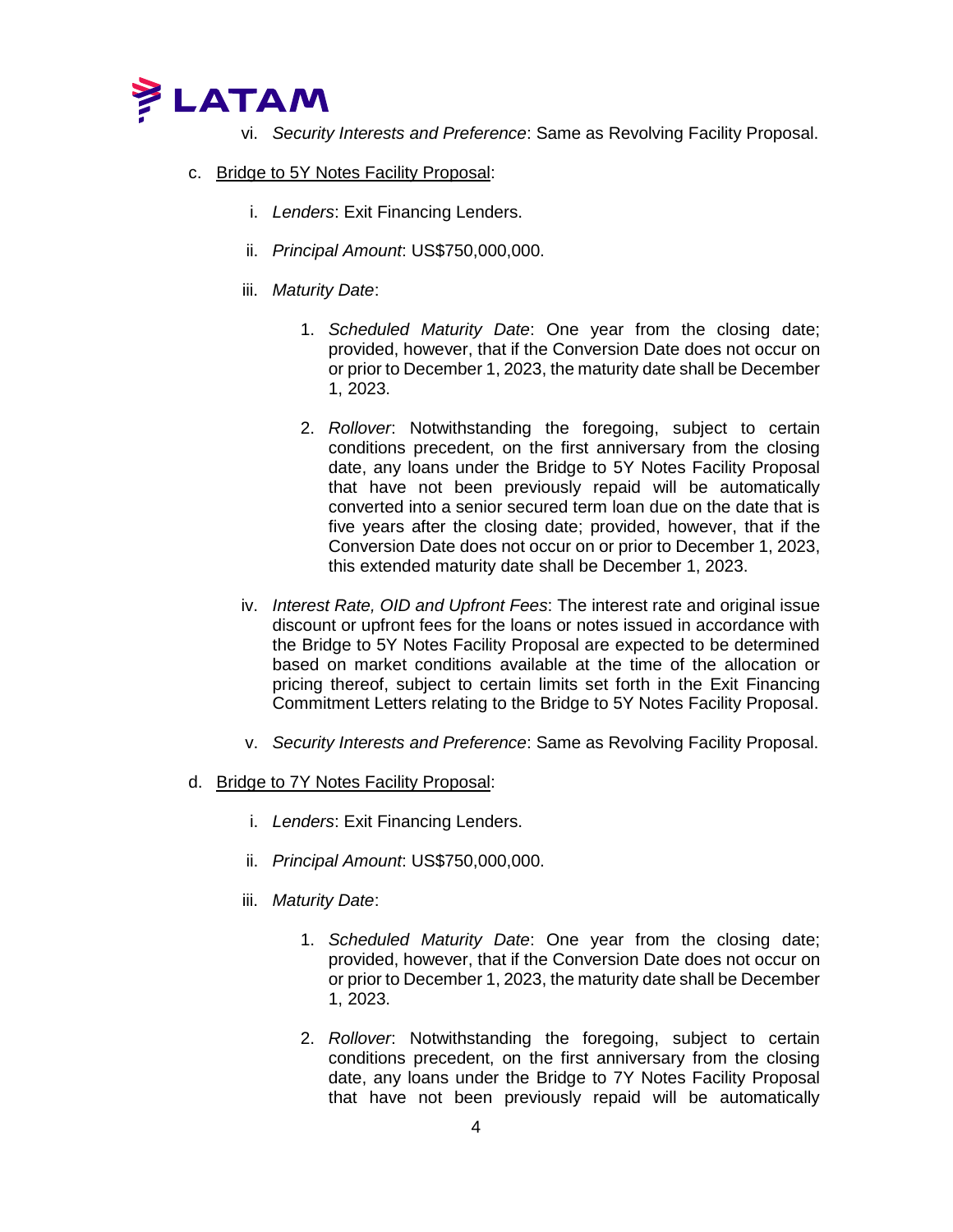

converted into a senior secured term loan due on the date that is seven years after the closing date; provided, however, that if the Conversion Date does not occur on or prior to December 1, 2023, this extended maturity date shall be December 1, 2023.

- iv. *Interest Rate, OID and Upfront Fees*: The interest rate and original issue discount or upfront fees for the loans or notes issued in accordance with the Bridge to 7Y Notes Facility Proposal are expected to be determined based on market conditions available at the time of the allocation or pricing thereof, subject to certain limits set forth in the fee letter relating to the Bridge to 7Y Notes Facility Proposal.
- v. *Security Interests and Preference*: Same as Revolving Facility Proposal.
- e. Junior DIP Financing:
	- i. *Lenders*: Junior DIP Financing Lenders.
	- ii. *Principal Amount*: Up to US\$1,172,882,484.
	- iii. *Scheduled Maturity Date*: The earlier of December 1, 2023 and the date in which the Debtors emerge from the Chapter 11 Proceeding.
	- iv. *Interest*: At LATAM's election, either (i) the ABR plus 12.5% or (ii) the Term SOFR Rate plus 13.5%.
	- v. *Make-whole payment*: To the extent any loans under the Junior DIP Financing are repaid before October 14, 2022, LATAM shall pay a makewhole payment equal to the Term SOFR plus 13.5% calculated over the loans under the Junior DIP Financing that would otherwise be payable on or after October 14, 2022.
	- vi. *Security Interests and Preference*: The same guaranties and collateral that secure the Existing DIP Financing; provided, however, that the Exit Facilities will be senior to the Junior DIP Financing.
- 9. The Exit Facilities contemplate commitment fees that are customary in transactions of this type. The commitment fee with respect to each Exit Facility does not exceed 2% of the aggregate principal amount of such facility. LATAM will disclose more details about such fees upon finalizing negotiations that are currently ongoing, which may be affected in the event the amount of such fees was disclosed on the date hereof. In any event, the Company will disclose more precise information regarding such fees upon conclusion of the aforementioned negotiations that are currently ongoing.

The Company will keep its shareholders, creditors and the market informed on the progress of the Chapter 11 Proceeding.